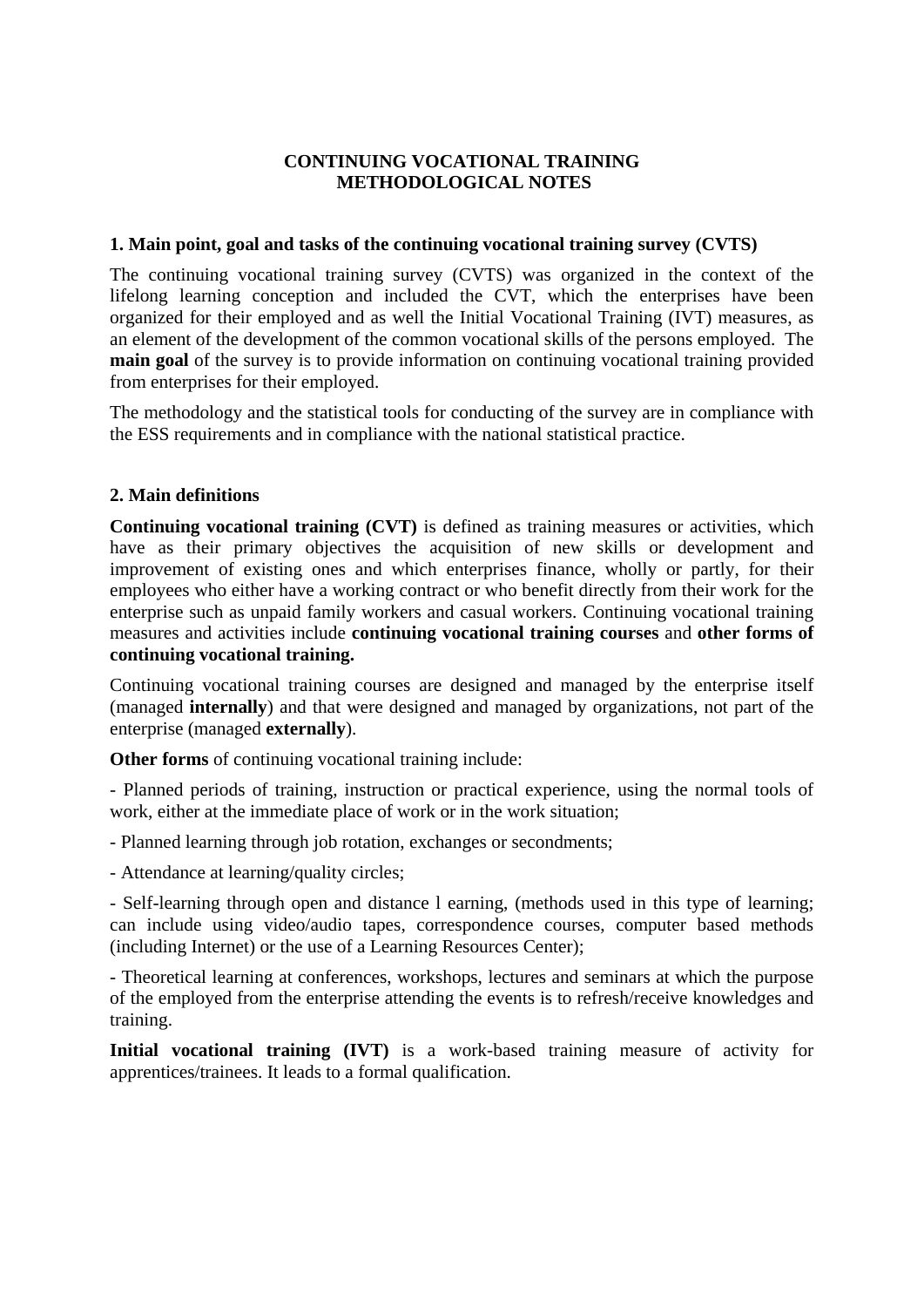# **3. Classifications**

The classifications, which were used for the purposes of the CVTS2, are as follows:

- International standard classification of education ISCED' 97;
- International classification of economic activities NACE rev. 2.

## **4. Object and scope of the survey. Structure and content of the questionnaire**

Object of observation in the frame of the CVTS2 are the enterprises, firms and organizations with 10 and more persons employed from NACE categories: B-N, R+S. The purpose of the survey is to cover the continuing and initial vocational training measures organized from the enterprises. Any continuing vocational training financed wholly by public authorities or by labour market authorities are excluded. The **questionnaire** for CVTS contains the following sections:

### **Section А – Structural data on the enterprise**

There are included questions about economic activity of the enterprise, number of persons employed by sex and age groups and labour costs.

### **Section B – CVT activities of the enterprise**

There are included questions about training measures organized by the enterprise: CVT courses – external and internal; other forms of CVT, IVT measures.There are also included questions aimed to ascertain availability of a CVT strategy, material and financial recourses the enterprise to provide training.

### **Section C – Continuing vocational training courses**

The questions refer to the participants in CVT courses, the time spent in learning and the expenditure for organizing of training courses.

### **Section D – Quality and results from the CVT of the enterprise**

Those questions are aimed to determinate how enterprises are ensuring the quality of the CVT and methods for measuring of the results.

### **Section E – Reasons for non-provision of CVT**

The questions refer to the enterprises, that did not provided any CVT during the reference year – reasons not to organize training measures.

### **Section F – Initial vocational training**

There are questions on the organized IVT measures, participantsand expenditure for IVT.

# **5. Sample size and sample design**

As a source of the sampling frame the last up-to-date version of the Statistical Business Register was used. Only the enterprises that are included in the scope of the sample were selected – with 10 and more employees in specified NACE categories. The sampled enterprises are allocated in 60 strata (20 rows and 3 columns). The strata are defined by the cross-classification of the economic activity categories and the 3 size classes according to the number of employees (10-49, 50-249, 250+).

The sample was calculated using a proposed from Statistics of Sweden modeland the estimated share of "training enterprises" in Bulgaria from the CVTS3 (2006). The sampling